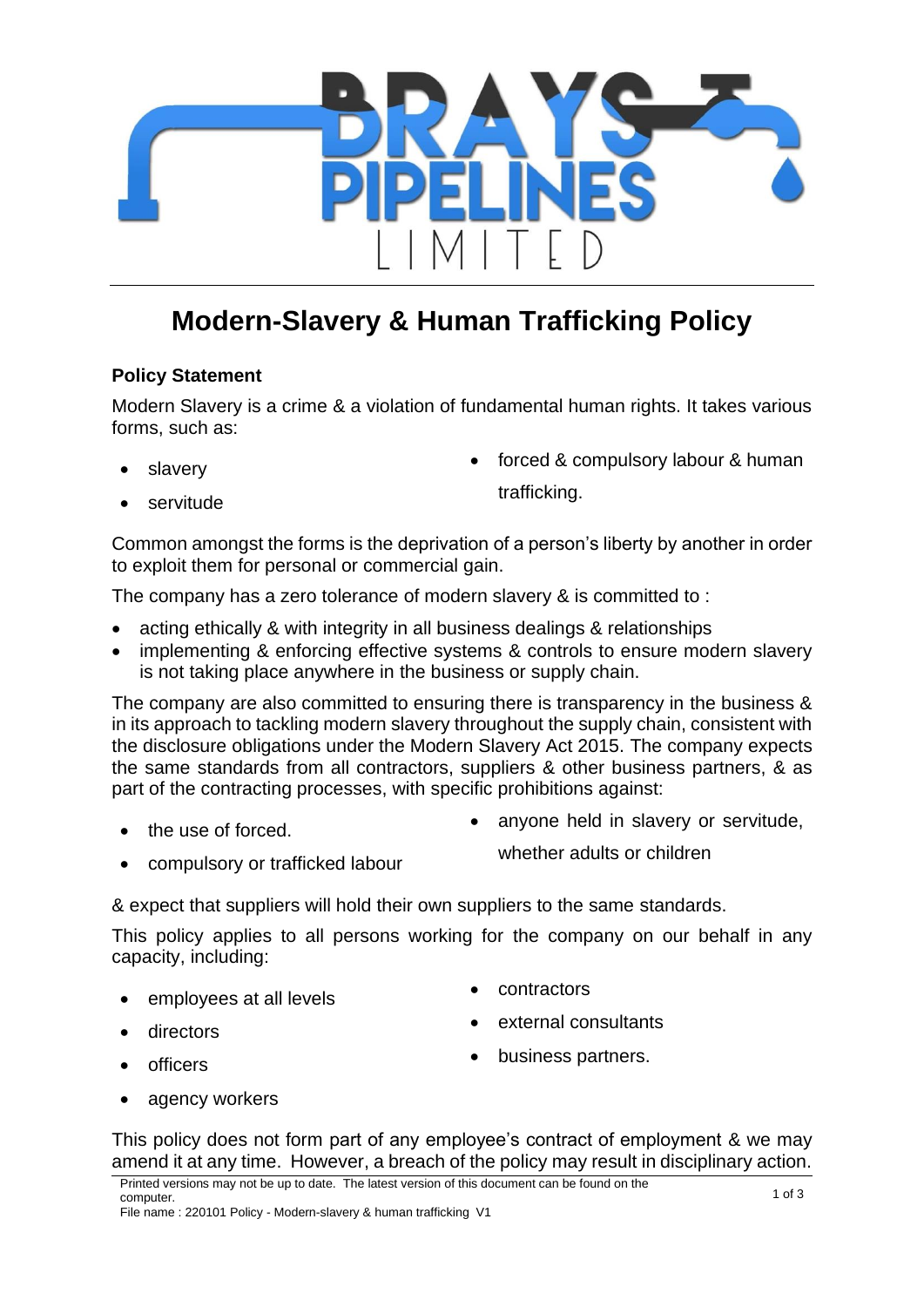## **Responsibility for the Policy**

The directors have responsibility for ensuring this policy complies with our legal & ethical obligations & that all those under our control comply with it.

The MD has primary & day to day responsibility for implementing this policy, monitoring its use & effectiveness, dealing with any queries about it, & auditing internal control systems & procedures to ensure they are effective in countering modern slavery.

Management at all levels are responsible for ensuring those reporting to them understand & comply with this policy sand are given adequate & regular training on it & the issue of modern slavery in supply chains.

You are invited to comment on this policy & suggest way in which it might be improved. Comments, suggestions & queries are encouraged & should be addressed to the Office Manager.

## **Compliance with the Policy**

You must ensure that you read, understand & comply with this policy.

The prevention, detection & reporting of modern slavery in any part of the company or supply chain is the responsibility of all those working for the company & under its control. You are required to avoid any activity that might lead to or suggest a breach of this policy.

You must notify your manager or the MD as soon as possible if you believe you suspect that a conflict with this policy has occurred or may occur in the future.

You are encouraged to raise concerns about any issue or suspicion of modern slavery in any parts of the business or supply chain at the earliest possible stage.

If you are unsure about whether a particular act, the treatment of workers more generally, or their working conditions within any tier of the supply chain constitutes any of the various forms of modern slavery, raised it with your line manager or the MD.

The directors encourage openness & will support anyone who raises genuine concerns in good faith under this policy, even if they turn out to be mistaken. The directors are committed to ensuring no one suffers any detrimental treatment as a result of reporting in good faith their suspicion that modern slavery of whatever from is or may be taking place in any part of the business or supply chain. Detrimental treatment includes dismissal, disciplinary action, threats or other unfavourable treatment connected with raising a concern. If you believe that you have suffered any such treatment, you should inform the MD immediately. If the matter is not remedied, & you are an employee, you should raise it formally using the grievance procedure.

#### **Communication & awareness of this policy**

Training on this policy, & on the risk the business faces from modern slavery in its supply chains, forms part of the induction process for all individuals who work for us, & regular training will be provided as necessary.